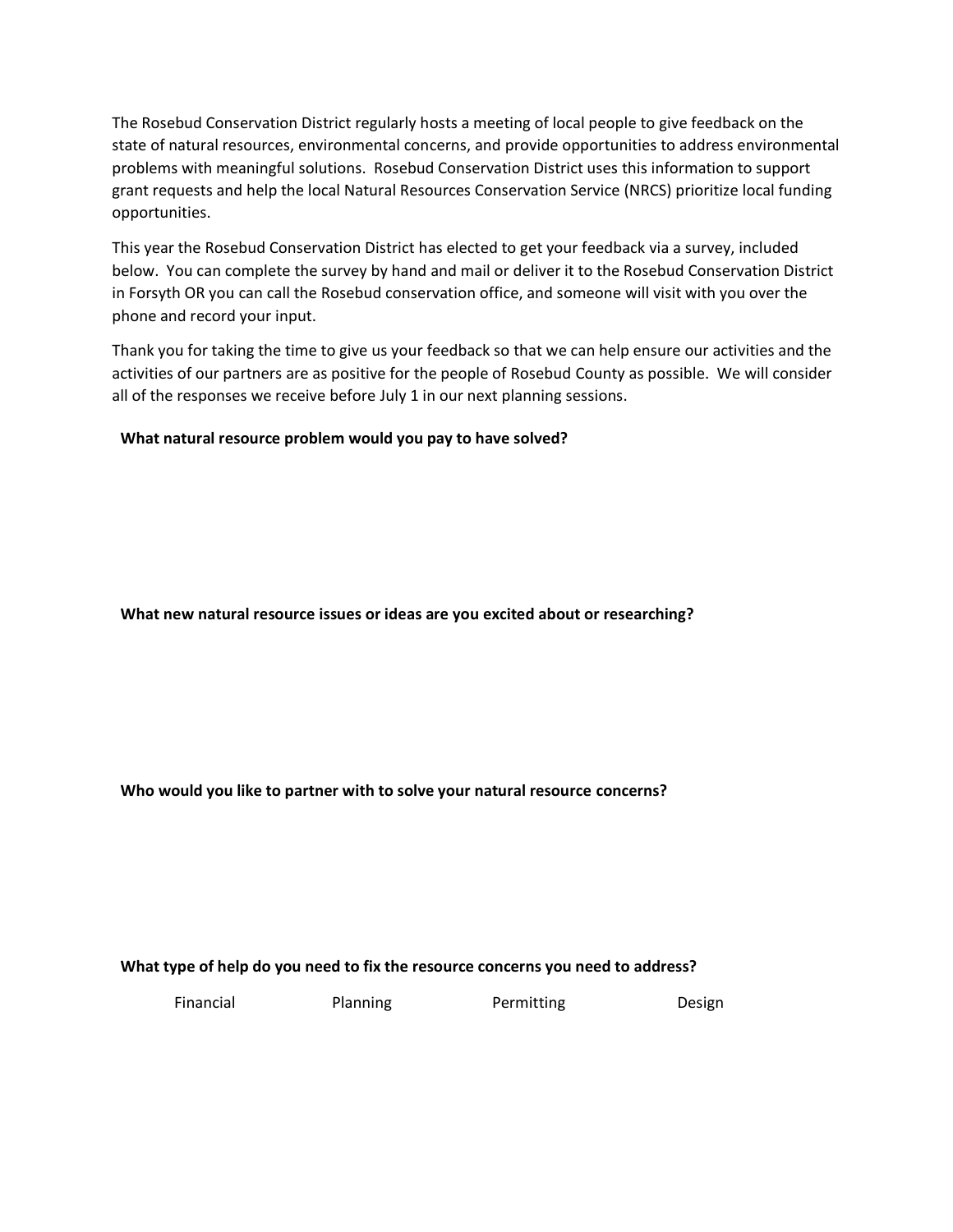**What do you think is the best solution to your natural resource related problem?**

**How closely are you involved in agriculture?**

Ag Producer **Ag Business** Ag Family Ag Family Ag Community

**What area of Rosebud County are you most familiar with?**

**Where in Rosebud County are you seeing resource concerns that need to be addressed?**

**Would you able or willing to visit with NRCS about identifying and treating natural resource concerns?**

**What questions do you have about how conservation impacts your financial position?**